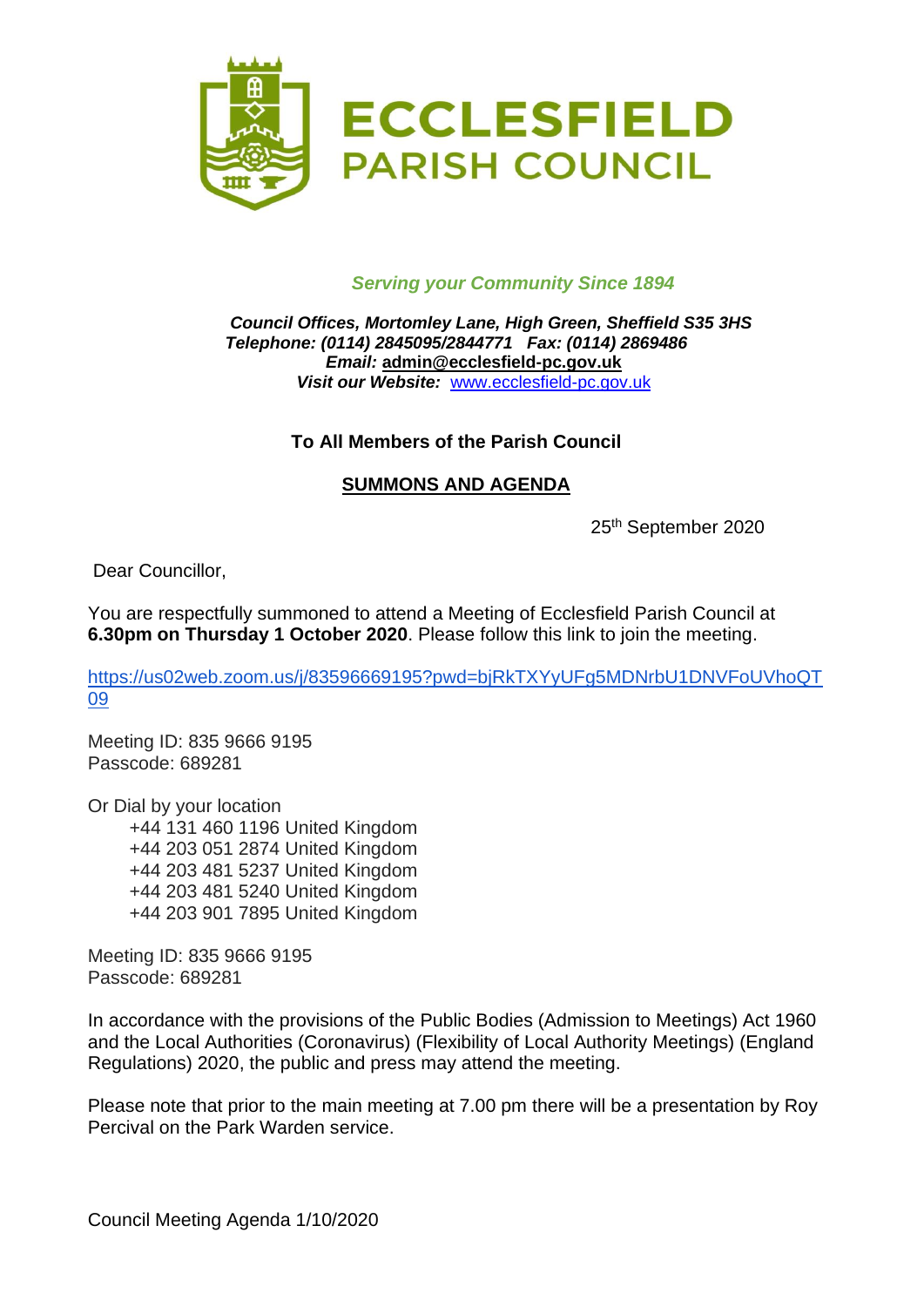#### Yours sincerely

Andrew Towlerton

Mr Andrew Towlerton Temporary Clerk and Responsible Financial Officer Ecclesfield Parish Council

#### **Chairman's announcement**

Prior to the commencement of the meeting, the Chairman will outline the procedure for this remote meeting to ensure that the meeting is effective and lawful including:

- Councillors must observe the council's code of conduct during the meeting.
- Voting procedure.
- Public session and exclusion of the press and public procedures.
- Anyone wishing to record is asked to let the Chairman of the meeting know prior to the start of the meeting. The meeting is being recorded by the council.
- All Councillors present are required to state their name prior to the commencement of the meeting.

### **AGENDA**

#### **To receive and consider a presentation by Roy Percival concerning the Park Warden service.**

### **MEETING ITEMS**

### **2020/046 (FC). Apologies and Reasons for Absence**

To note apologies and approve reasons for absence.

### **2020/047 (FC). Declarations of Interest**

To consider any requests for dispensation.

To note any declarations of interests not already declared under the members Code of Conduct or members register of Disclosable Pecuniary Interests.

#### **2020/048 (FC). Exclusion of Press and Public**

To consider the exclusion of the Press and Public (Public Bodies Admission to Meetings Act) 1960 Section 1 (2) due to the confidential nature of the business to be transacted.

#### **2020/049 (FC). Public Participation Session**

To receive questions from members of the public under the direction of the Chairman and in accordance with the Council's Standing Orders (Standing Order 3 states that the public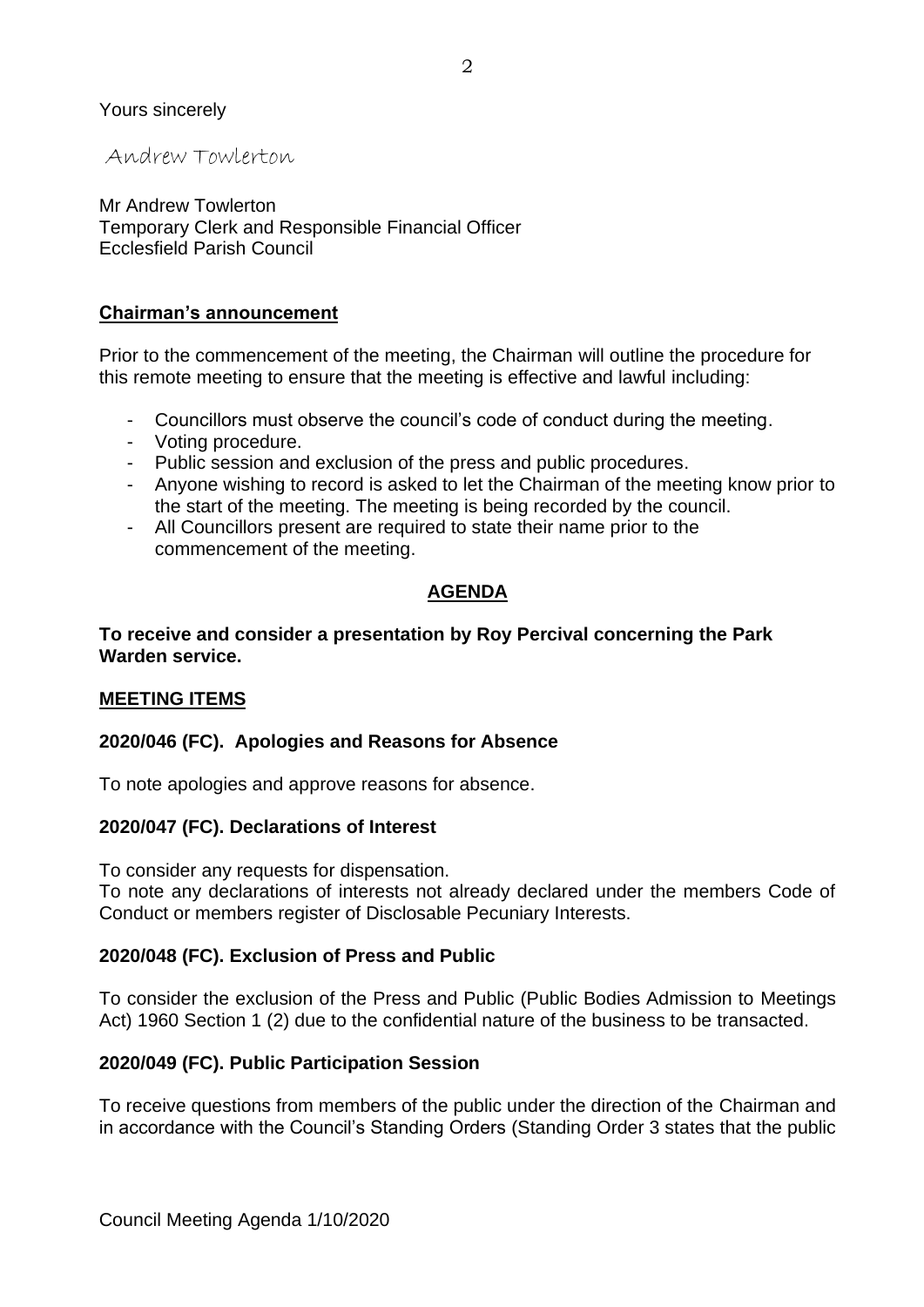participation session will be for no more than 15 minutes and a member of the public shall not speak for more than 3 minutes).

Members of the public should please note that the Council reserves the right to respond in writing if any matter requires further research or consideration and that reports should be submitted in writing before the meeting so they can be dealt with under correspondence.

# **2020/050 (FC). Appointment of Parish Clerk and Responsible Financial Officer**

To receive a presentation from the recommended Parish Clerk and Responsible Financial Officer.

To ratify the appointment of the Parish Clerk and Responsible Financial Officer.

## **2020/051 (FC). Council Minutes**

To approve the Minutes of the Council meeting held on 3 September and Extra Ordinary Council meetings held on 10 September 2020 (attached as items 51a and 51b).

NB – All Councillors are requested to inform the Clerk of any amendments that they wish to be noted prior to the meeting commencing.

## **2020/052 (FC). Environmental Planning Minutes**

To approve the Minutes of the Planning Environmental Committee meeting held on 17 September 2020 attached as (item 52a).

NB – All Councillors are requested to inform the Clerk of any amendments that they wish to be noted prior to the meeting commencing.

## **2020/053 (FC). Finance and Premises Minutes**

To approve the Minutes and ratify any recommendations requiring Council approval of the Finance and Premises meeting held on 23 September 2020 (attached as items 53a, 53b, 53c, 53d, 53e and 53f).

NB – All Councillors are requested to inform the Clerk of any amendments that they wish to be noted prior to the meeting commencing.

## **2020/054 (FC). Bank Account Balances**

| Community Direct Plus Current Account as at 24/9/2020       | £164,256.53 |
|-------------------------------------------------------------|-------------|
| Community Direct Plus Imprest Account as at 24/9/2020       | £12,763.43  |
| Scottish Widows Bank Account as at 31/8/2020                | £59,984.98  |
| Grenoside Exhibition Fund as at 1/9/2020                    | £3.333.49   |
| Black Rock Investment Grenoside Exhibition as at 30/6/2020  | £10.623.92  |
| M&G Investments - Grenoside Exhibition at 30/6/202          | £13.770.42  |
| Unity Trust as at 15/9/2020                                 | £85,000.00  |
| Instant Access Account (Neighbourhood Plan) as at 21/8/2020 | £10.20      |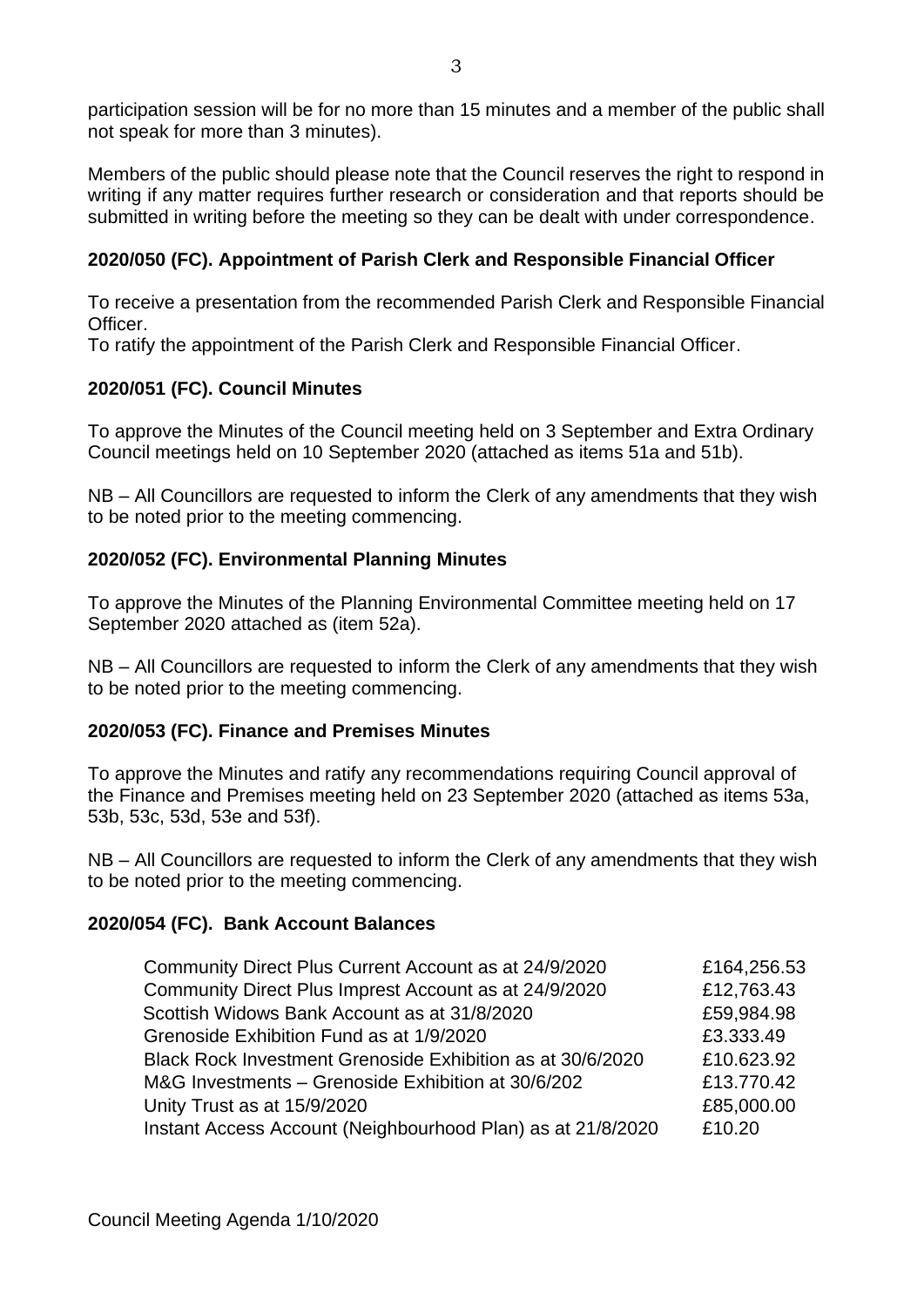# **2020/055 (FC). Payments for Approval**

To ratify any payments made between 1 and 16 September 2020, approved at the Finance and Premises Committee meeting on 23 September To approve any retrospective payments made between 16 September and 24 September (see attachment 55a).

# **2020/056 (FC). Publication of Register of Interest**

To consider publishing the register of interests of members on the Council's website.

# **2020/057 (FC). Covid and implications for the Parish**

To receive a verbal report on the new requirements on parish councils in response to the Covid pandemic and its implications for the Council.

# **2020/058 (FC). Chapeltown Toilets and Defibrillator Update**

To receive a verbal report on progress.

# **2020/059 (FC). Community Room Refurbishment Update**

To receive a verbal report on progress.

# **2020/060 (FC). Community Forest Update**

To receive a verbal report on progress.

## **2020/061 (FC). Newsletter**

To receive a verbal on progress.

## **2020/062 (FC). National Joint Council (NJC) Pay Award for 2020/2021**

To receive a report on the NJC Pay award for parish staff and its implications for the Council.

## **2020/063 (FC). Correspondence**

YLCA White Rose, YLCA Training programme, NJC Pay Award, New Covid requirements and other updates.

## **2020/064 (FC). Date and Time of Future Meetings:**

The next Council meeting will be held on 5 November 2020. A Finance and Premises Committee meeting will be held on 12 November 2020 and an Environmental Planning Committee meeting will be held on 19 November 2020.

## **2020/065 (FC). Closure of meeting**